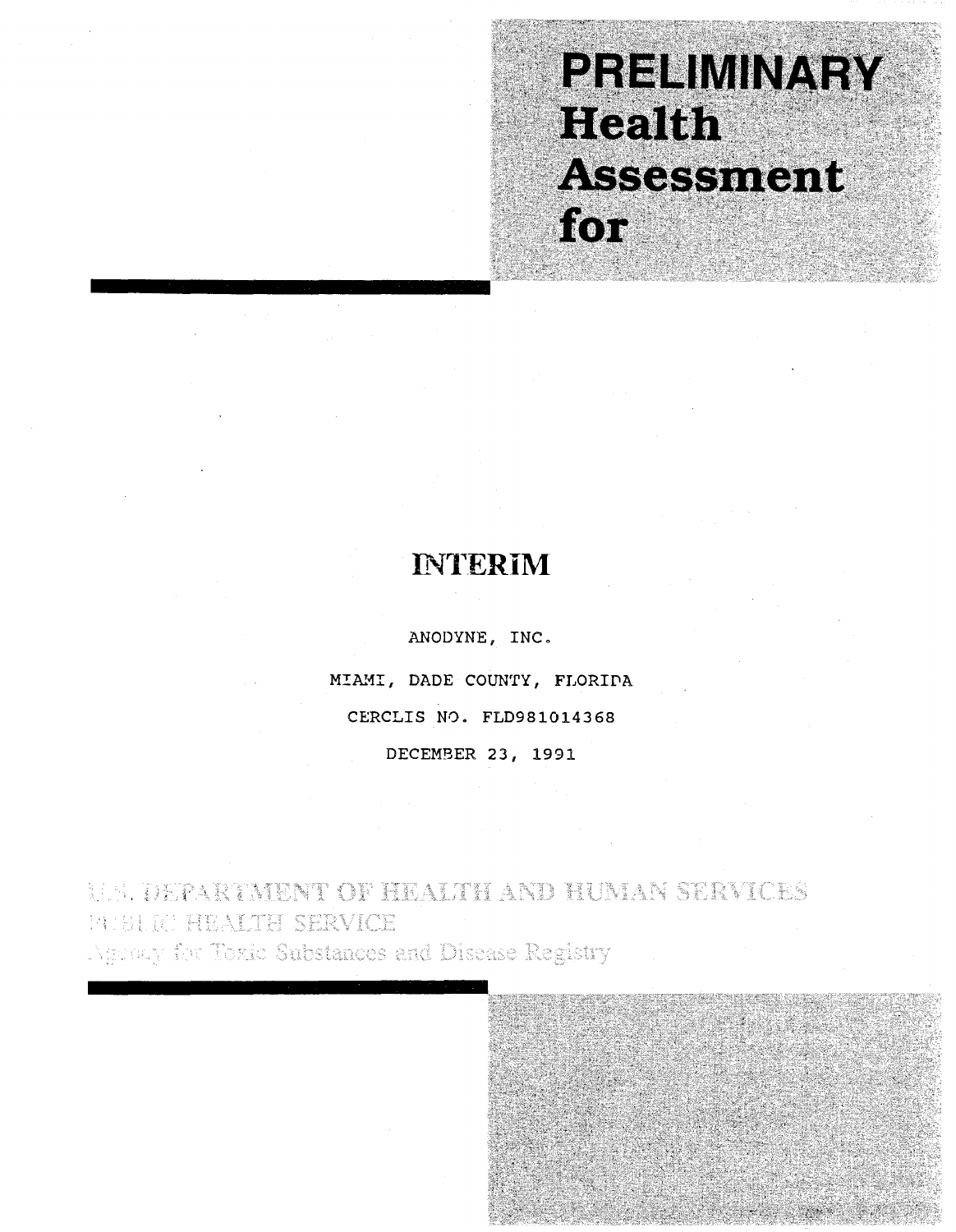### THE ATSDR HEALTH ASSESSMENT: A NOTE OF EXPLANATION

Section 104 (i)(6)(F) of the Comprehensive Environmental Response, Compensation, and Liability Act of 1980 (CERCLA), as amended, states "...the term "health assessment" shall include preliminary assessments of potential risks to human health posed by individual sites and facilities, based on such factors as the nature and extent of contamination, the existence of potential pathways of human exposure (including ground or surface water contamination, air emissions, and food chain contamination), the size and potential susceptibility of the community within the likely pathways of exposure, the comparison of expected human exposure levels to the short-term and long-term health effects associated with identified hazardous substances and any available recommended exposure or tolerance limits for such hazardous substances, and the comparison of existing morbidity and mortality data on diseases that may be associated with the observed levels of exposure. The Administrator of ATSDR shall use appropriate data, risk assessment, risk evaluations, and studies available from the Administrator of EPA."

In accordance with the CERCLA section cited, ATSDR prepared this Interim Health Assessment using available data and information. ATSDR will re-evaluate this site and prepare an updated health assessment as warranted by the availability of additional data and information and as resources permit.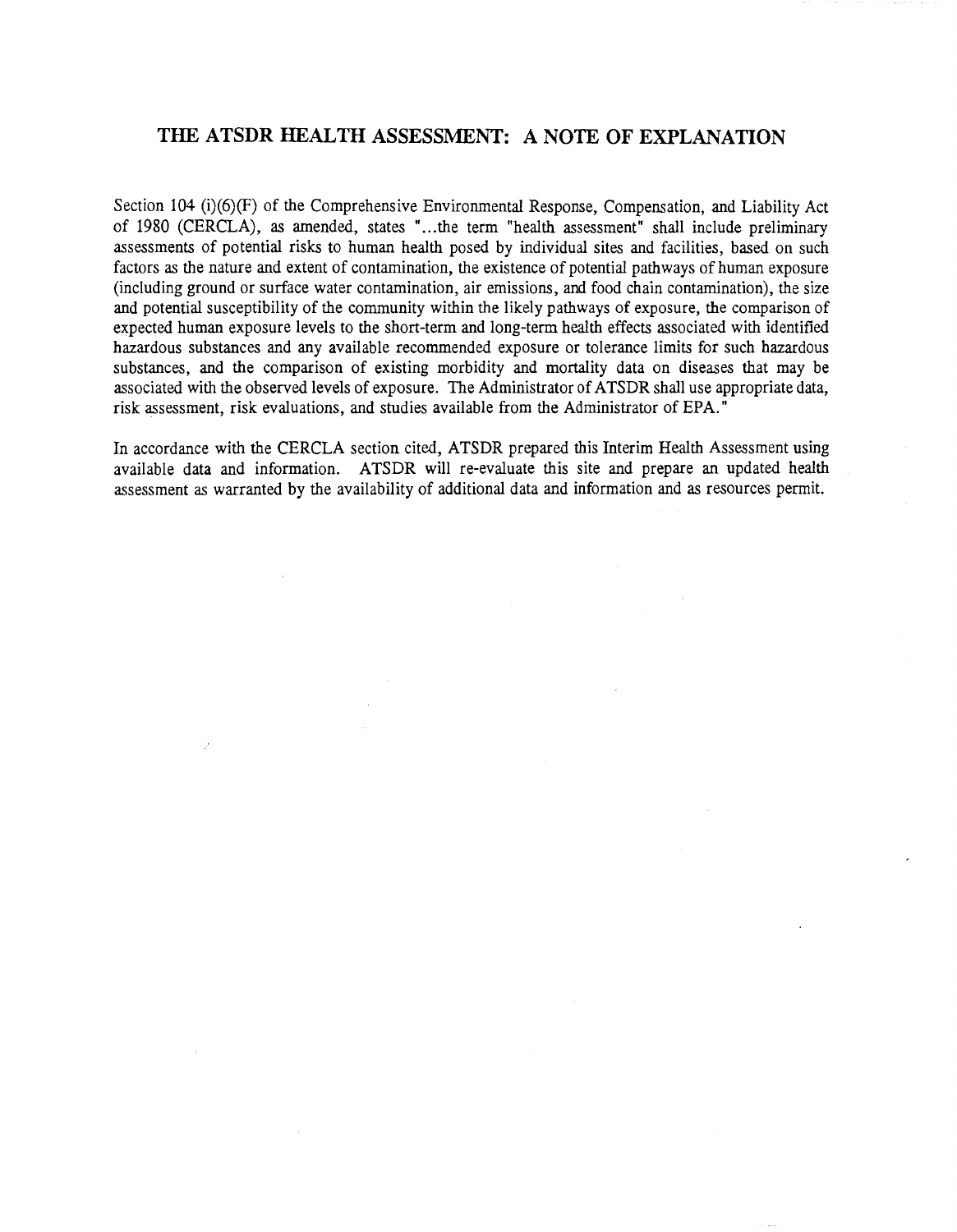## INTERIM PRELIMINARY HEALTH ASSESSMENT ANODYNE, INC. MIAMI, DADE COUNTY, FLORIDA CERCLIS NO. FLD981014368

### Prepared by

Florida Department of Health and Rehabilitative Services Under Cooperative Agreement with the Agency for Toxic Substances and Disease Registry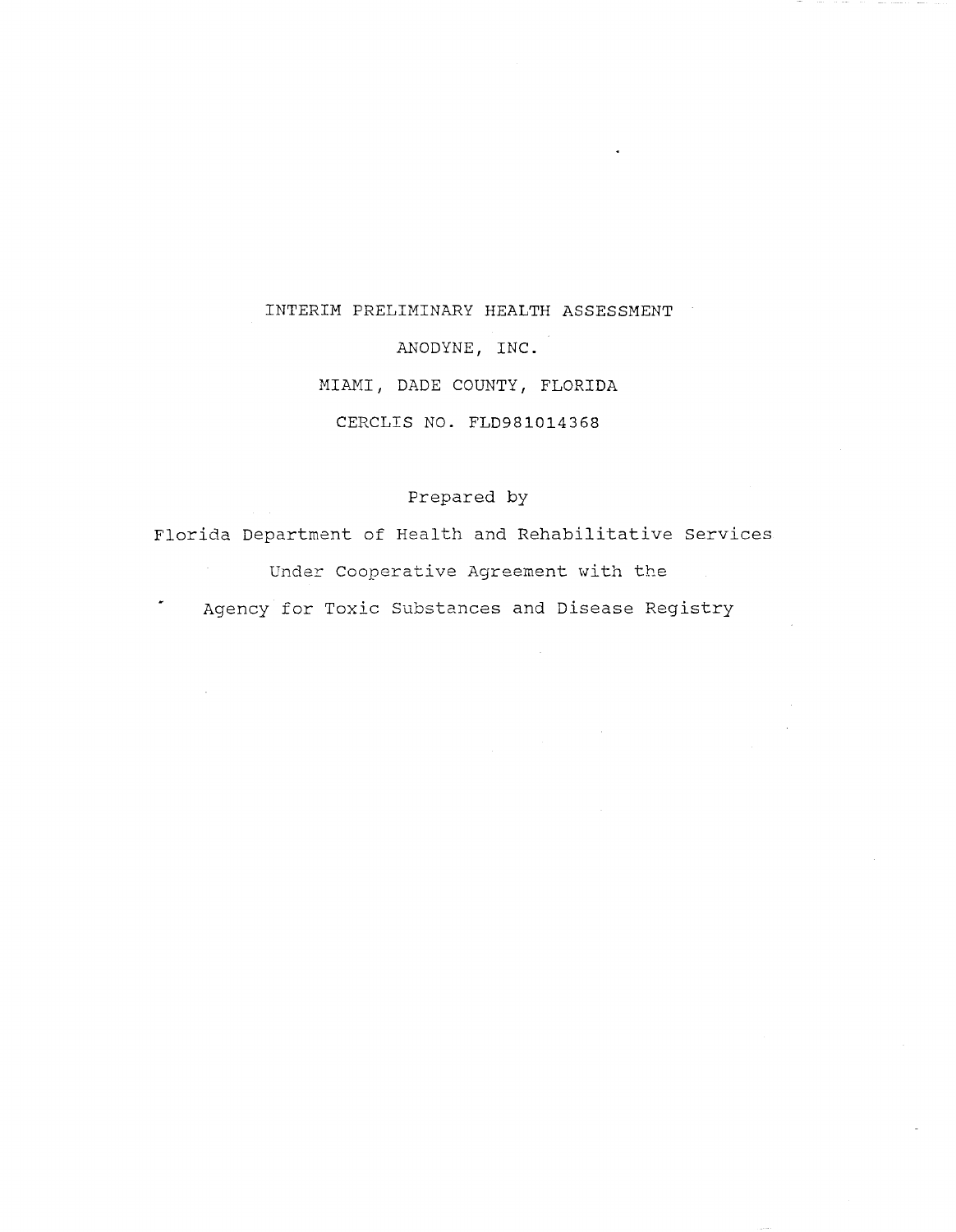### SUMMARY

The Anodyne, Inc., National Priorities List (NPL) site is located in North Miami Beach, Dade County, Florida. Contaminants present in on-site soil, subsurface soil and ground water include barium, mercury, chromium, nickel, lead, vanadiwn, polynuclear aromatic hydrocarbons (PAHs), polychlorinated biphenyls (PCBs), 4,4'\_DDE, acetone, tetrachloroethene, and toluene. This site is an indeterminate public health hazard because limited available data do net indicate that humans are being or have been exposed to levels of contamination that could be expected to cause adverse health effects. Data are not available for all environmental media to which humans may be exposed. Persons working on and near the site may be exposed to contamination found on site, via inhalation of airborne dust particles if soil is excavated or removed. Potential exposure may also occur on and off site via surface water, soil, or ground water. Sampling at this site has not been extensive enough to delineate soil and ground-water contamination. Comprehensive environmental monitoring will allow for a more complete evaluation of the public health impacts of this site.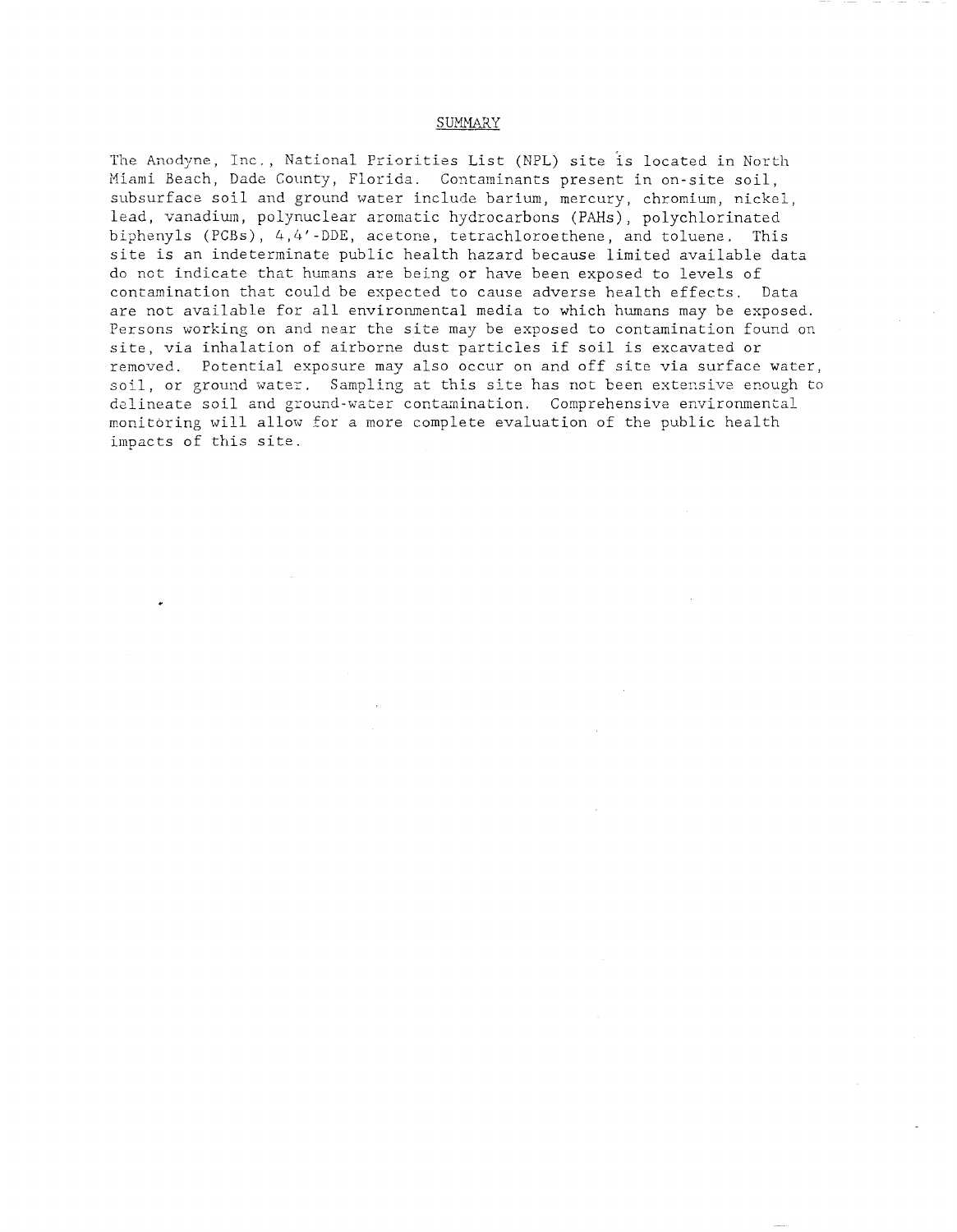### BACKGROUND

### A. SITE DESCRIPTION AND HISTORY

The Anodyne, Inc., National Priorities List (NPL) site consists of a building formerly occupied by Anodyne, Inc., located at 1275 Northwest l65th Street, North Miami Beach, Florida, near the center of the Sunshine State Industrial Park (Figure 1). The structure is now divided into two sections with the southern section vacant and a furniture manufacturing and sales operation occupying the northern section (Figure 2). The building is owned by 745 Property Investments, Inc., of Boston, Massachusetts. An occupied warehouse is located 50 feet east of the site. Operating businesses/warehouses are also located across the street to the north. South of the site is a 4,000 square foot vacant grassy lot where construction of office space is planned. A bank is located southwest of the former Anodyne site.

Anodyne, Inc., operated from the early 1960s through 1975 performing silk screening and lithography to produce printed clothing, artwork, publications and stationary. The processes involved the use of organic dyes, inks and solvents. Inks may contain oils, resins, plasticizers, pigments and extenders. In addition to waste ink, lithography and silk screening processes produce caustic and other water-based washes, solvent-based washes, and washes containing heavy metals.

Pretreatment of acid and caustic wastes occurred in a series of tanks located in treatment enclosures on the southern side of the building. Occasional leaks and overflows reportedly occurred from the enclosures (Dade County Environment and Resources Management (DERM), 1974). Equipment was periodically cleaned with a naphtha-type solvent on the east side of the building.

Before connection to the Myrtle Grove sewerage system in 1973, Anodyne reportedly disposed of wastes into a 90 foot deep well located near the south side of the building. According to DERM, even after connection to the sewer, Anodyne continued to dispose of waste onto the ground (NUS, 1988).

The results of the Environmental Protection Agency (EPA) sampling investigation conducted during June and July 1985 indicated the presence of soil contamination around the building and downgradient ground water contamination. A quality assurance review found some of the data invalid, making the data unusable for the Hazard Ranking System scoring.

The NUS Corporation Region IV Field Investigation Team (FIT) conducted a site investigation for EPA in December 1986. Analyses of surface soil found barium, mercury, PAHs, phenol, PCBs, and 4,4-DDE. Analysis of subsurface soil found acetone, chromium, tetrachloroethene, toluene and PCB-1260. Analysis of ground water found barium, chromium, nickel, lead, vanadium, tetrachloroethene and PCB-1254.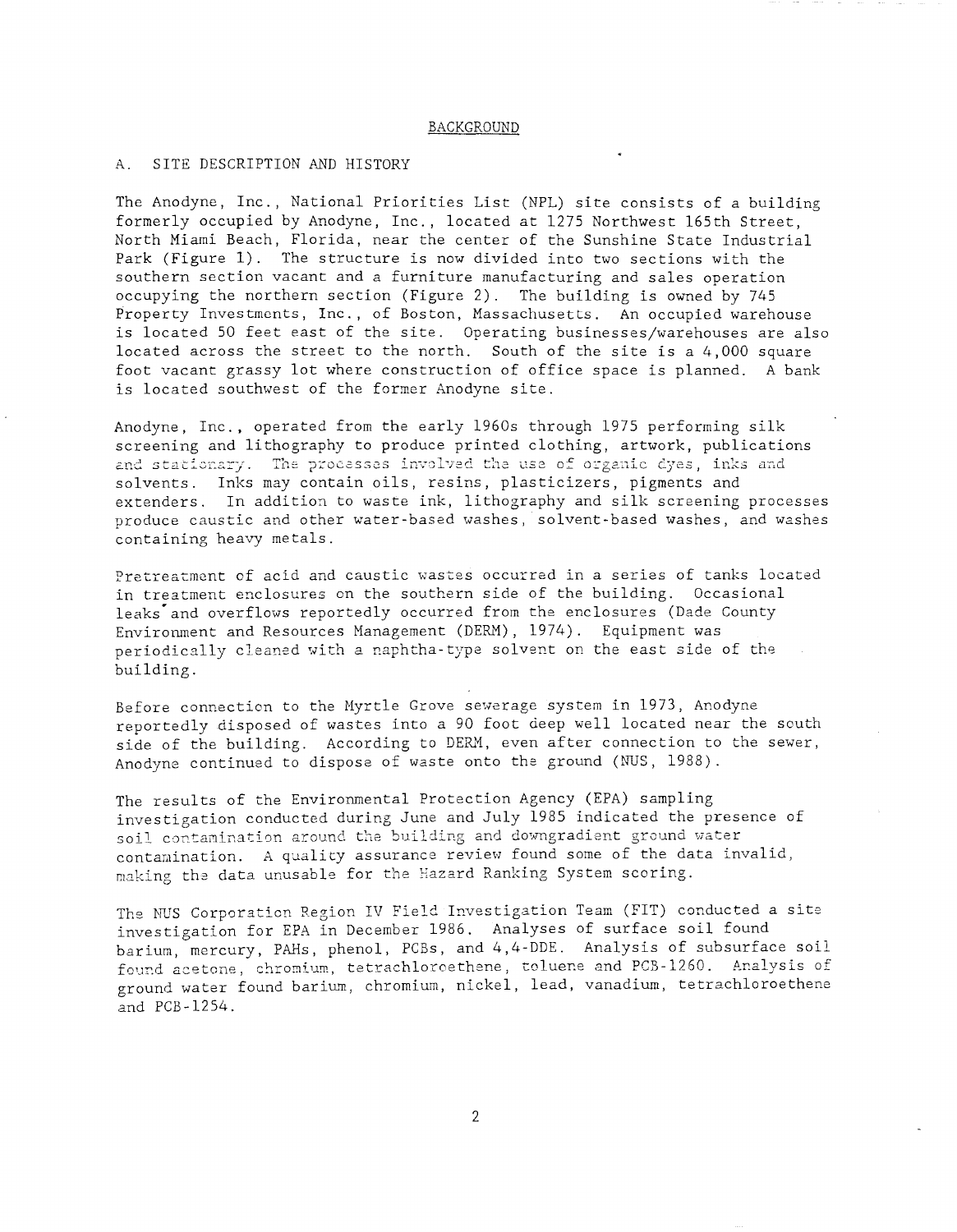### B. SITE VISIT

A site visit was conducted by staff from the Florida Department of Health and Rehabilitative Services (HRS) Health Office and the Agency for Toxic Substances and Disease Registry (ATSDR), in February 1989. A follow-up site visit was conducted in April 1991 by staff from Dade County Environmental Resources Management. Site conditions have not changed appreciably over the last several years. The southern half of the L-shaped building is set back from the street. A paved parking lot covers the area east and north of the two wings of the building. A 10 cubic yard pile of dirt at the rear of the parking lot indicates that excavation has been done on the site. This dirt pile rests on plastic sheeting (over the asphalt) and is partially covered by the plastic sheeting.

The site has no visible monitoring wells, fences, visible soil sampling holes, warning signs, or 'NO TRESPASSING' signs. Site access is not restricted. The rear half of the building appears abandoned and the rear parking lot contains two abandoned delivery vans.

### C. DEMOGRAPHICS, LAND USE, AND NATURAL RESOURCE USE

Anodyne, Inc., was located near the center of the Sunshine State Industrial Park, in North Miami Beach, Dade County, Florida. The nearest residences are about 2,000 feet away, and the nearest municipal well is 2.75 miles south of the site. For the locations of buildings in the same block see Figure 1. The present owners of the buildings around the site may not necessarily be those listed in the 1983 NUS report. Building owners are not readily apparent from a cursory inspection, (i.e., many warehouses had no company name signs out front).

### D. HEALTH OUTCOME DATA

Based on the evaluations performed as part of this health assessment, there are no indications that humans have been exposed to sit-related contaminants. In additional, there were no community concerns identified during this s~J21 u.2\_~iol'l. **'rherefoye J 1"123.1 th OlltC8::1S G?,-L:,S.** T;i'2~2 tl.lJ~ e\72.~1. **tlated i.!.!.. CO:,",-dtlC ting**  this health assessment.

### COMMUNITY HEALTH CONCERNS

 $Y<sub>i</sub>$  community concerns were reported to the Dade County Department of Environmental Resources Management (DERM) representatives. Dade County DERM representatives are concerned metals and volatile organic compounds found at this site have contributed to the degradation of local ground water. This shallow ground water represents the upper level of the potable water for this 3rea; however, municipal water is available. No municipal wells are located hydrogeologically downgradient from the site because of the site's close proximity to the Atlantic Ocean. Wells in the downgradient area would be prone to problems with salt water uptake.

The area has not been surveyed for downgradient, private, potable or irrigation wells; therefore, it is not known if human exposure to metals and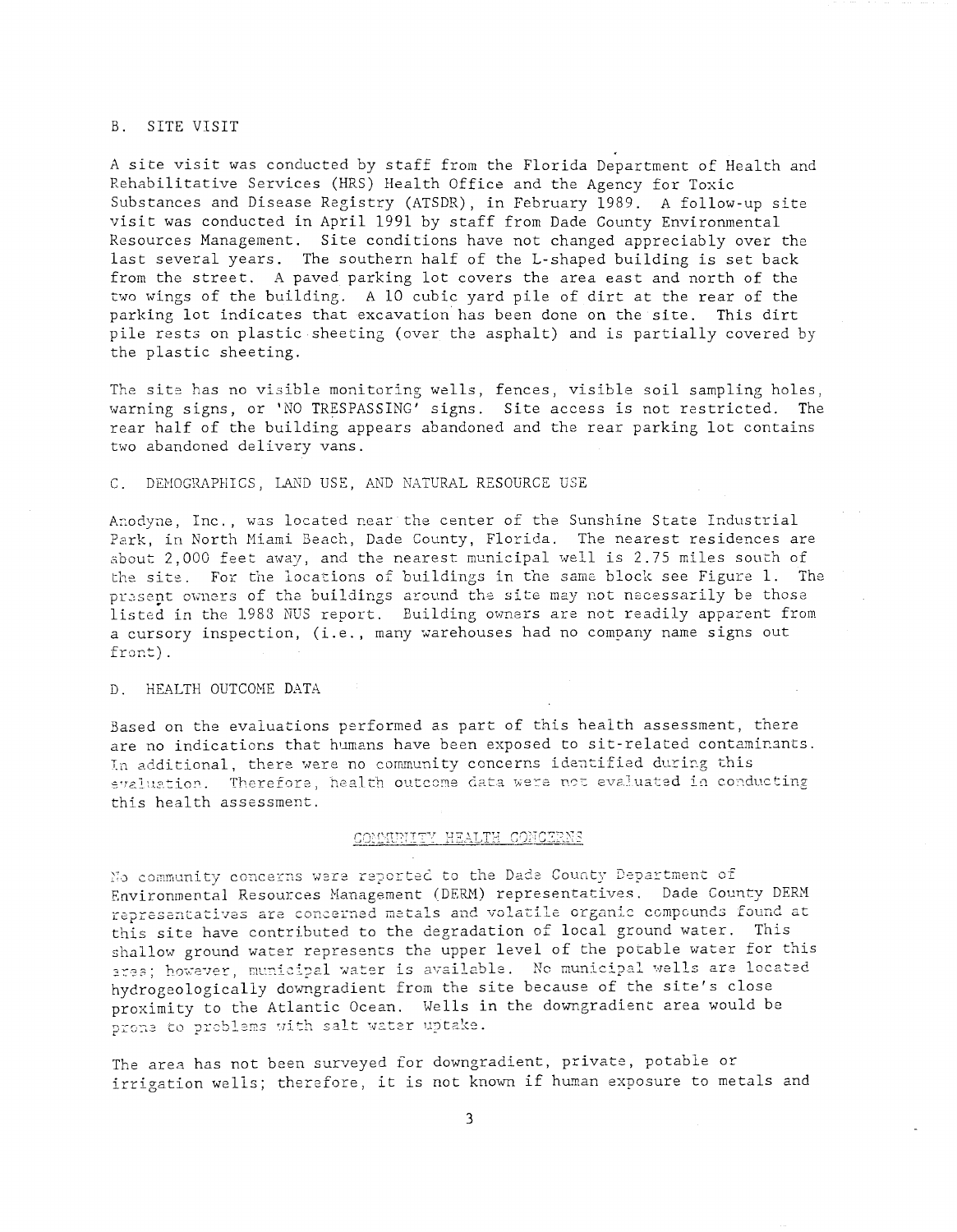VOCs is occurring via dermal, inhalation or ingestion exposure to ground water. Again, problems with salt water intrusion in this area likely limit the possibility of private well use as potable or irrigation sources.

### ENVIRONMENTAL CONTAMINATION AND PHYSICAL HAZARDS

To identify possible facilities that could contribute to the ground water and soil contamination near the Anodyne Inc. site, the Florida Health and Rehabilitative Services searched the 1987, 1988, and 1989 Toxic Release Inventory (TRI). TRI is developed by the U.S. EPA from the chemical release information provided by certain industries. Although TRI contained information indicating airborne releases of chemicals detected in on-site monitoring, these releases are not likely to have impacted contaminant levels detected in on-site soils or ground water. Air-borne releases of airborne chemicals may affect the overall air quality of off-site areas.

#### ON-SITE CONTAMINATION  $A$

The Expanded Site Investigation verified ground water and soil dontamination at the Anodyne, Inc., site. However, the extent of soil and ground water contamination has not been delineated. No air contamination above background levels was detected during the December 1986 site investigation by the NUS Corporation FIT.

Soil samples were collected from three areas identified as potentially contaminated during a DERM inspection in 1973 (NUS, 1988): an area where two pipes discharged effluent along the east wall, the former locations of caustic and acid treatment holding tanks along the south wall, and a location along the west wall where machinery was cleaned with naphtha solvent (Figure 2). Twelve surface soil samples and nine subsurface soil samples were collected at these areas. Four ground water samples were taken on site. A fifth ground water sample was collected from the 90 foot deep well used by Anodyne. Inc., for disposal of its wastes. Sampling results are contained in Table 1.

### B. OFF-SITE CONTAMINATION

Four soil and four ground water samples were taken off-site. The off-site monitor wells were too shallow to have detected contamination in the Biscayne Aquifar discharged from the on-site 90 foot well. Only chromium and PCBs were found off site. It is not currently possible to relate these contaminants to the site because of other possible contamination sources in the area. Sampling results for off-site areas are contained in Table 2.

### C. QUALITY ASSURANCE/QUALITY CONTROL

0A/0C data included in the NUS report consisted of results for the analysis of duplicate samples. Other QA/QC, in the form of split samples, were not included with NUS information. Enviropact, Inc., consultants to the potentially responsible parties, requested split samples from these ground water samples (NUS, 1988). Two additional split samples, one subsurface soil and one ground water, were collected for the quality assurance program of the Environmental Sources Division of EPA. The conclusions presented in this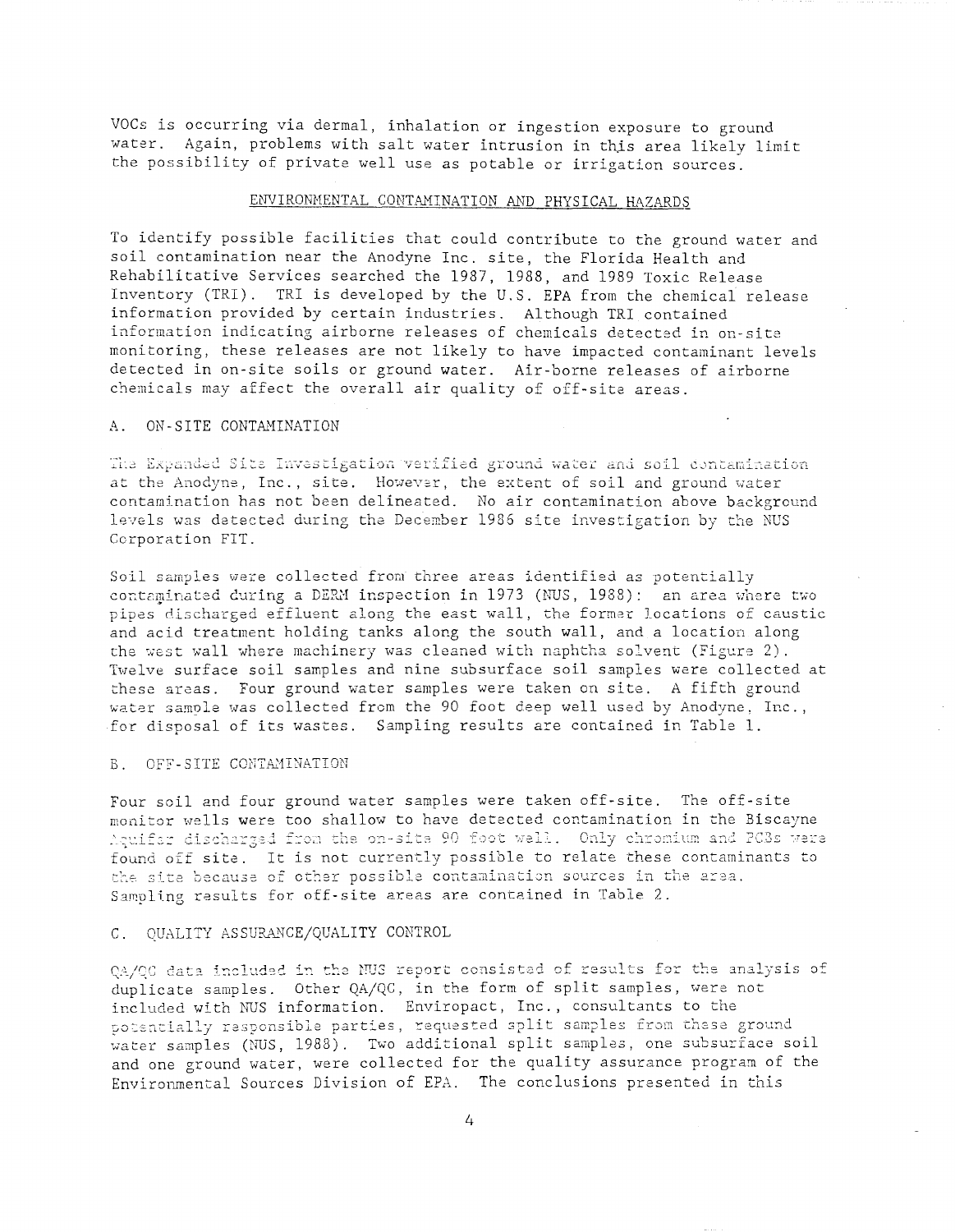health assessment are based on the soil, subsurface soil, and ground water data from the NUS (1988) report. The validity of these conclusions is dependent on the quality of the data provided.

#### $D -$ PHYSICAL AND OTHER HAZARDS

Physical hazards observed on this site include the dirt pile and abandoned delivery vans located near the rear of the site. Because the site is located in an industrial park, however, these types of hazards are not uncommon in the surrounding areas as well.

### PATHWAYS ANALYSES

#### ENVIRONMENTAL PATHWAYS (FATE AND TRANSPORT)  $A_{\perp}$

The potential for migration of contaminants off site via ground water is difficult to determine because of inadequate characterization of the local hydrogeology. One NUS ground vater sampling point was the 90 foot well DERM reports Anodyne used for disposal of wastes until 1973. It is likely that contaminants have migrated off site in the thirty years since Anodyne began production, because of the high transmissivity of the Biscayne Aquifer.

The Biscayne Aquifer is the environmental medium of great concern because of its importance as the sole drinking water source for South Florida, and because past Anodyne, Inc., waste management practices included direct disposal of contaminants in that aquifer.

The highly transmissive character of the surficial deposits and geologic units that underlie the site could facilitate the rapid movement of contaminated ground water into and through the Biscayne Aquifer. The surficial deposits of the site consist of a thin soil and 10 to 20 feet of white to tan, medium to course-grained quartz and oolite sand which contains limestone rubble. These surficial deposits overlie the Fort Thompson Formation which is 100 to 140 feet thick in the area.

The Fort Thompson Formation includes layers of porous and nonporous limestone and quartz sand. Ground water dissolution during rock-forming processes prested extensive lateral and vertical cavicies in the limestone layer. Some cavities were later filled in with quartz sand and marl but others remained open, increasing the permeability of the formation. The base of the Fort Thompson Formation is the effective limit of the Biscayne Aquifer in this area.

The Biscayne Aquifer is underlain by the Miocene-aged Tamiami and Hawthorne Formations, which both consist of sandy clay and marl with numerous limestone and quartz sand lenses. Together, these two formations comprise the aquiclude that separates the Biscayne Aquifer from the underlying Floridan Aquifer. The Floridan Aquifar consists of limestone and dolostone units of post Paleocene to Eocene ages. The Floridan Aquifer is non-potable in this area due to high levels of chloride, sulfates and dissolved solids, and is not suitable for manufacturing or irrigation use.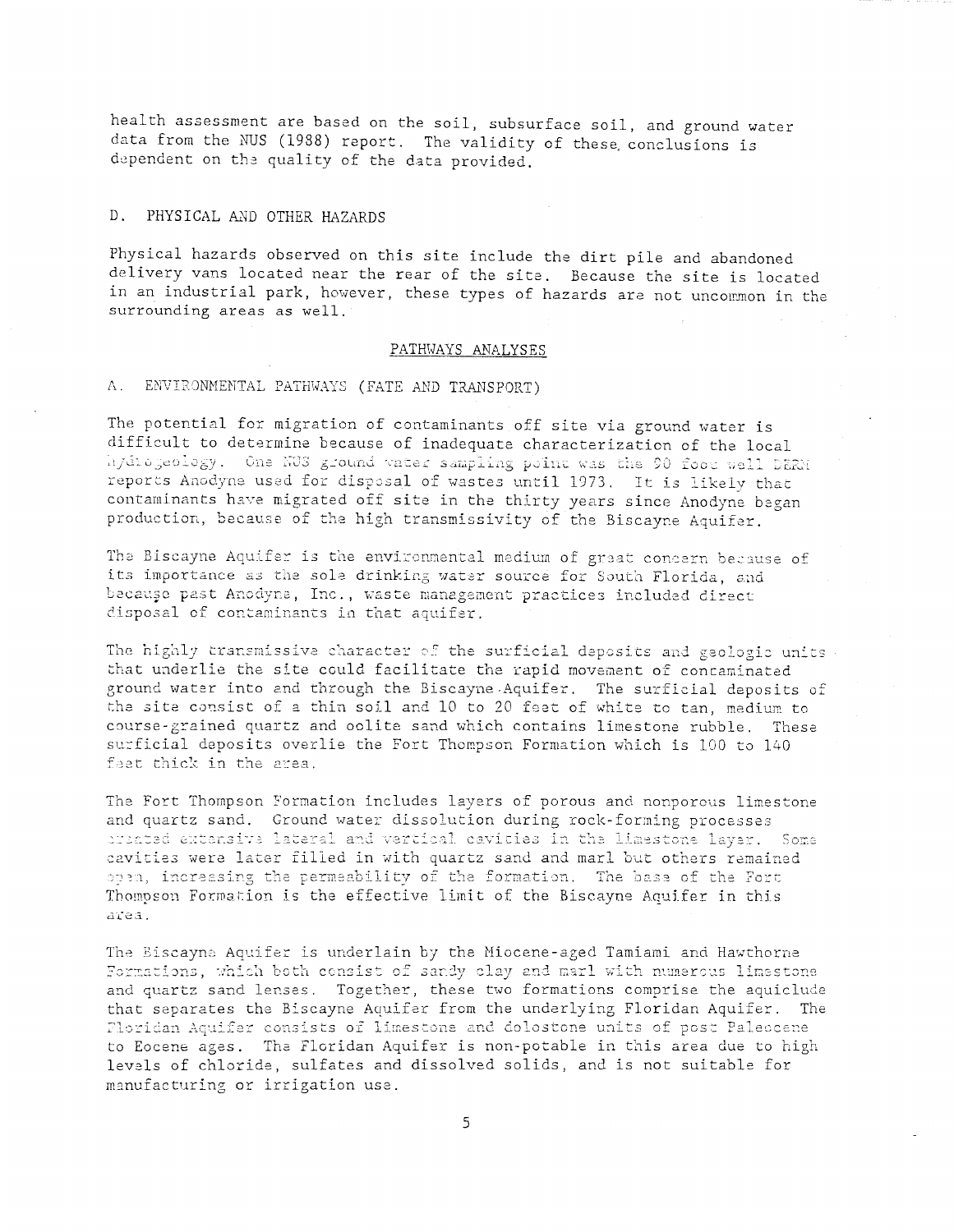Contaminants in soil can serve as a reservoir for further ground water contamination. Additionally, these soil contaminants may also serve as a reservoir for air contamination through volatilization or particulate transport.

Site drainage is via a series of wet-weather ditches which convey run-off south into the Biscayne Canal. These canals mainly function as flood control in an urban environment and should not contribute to contamination of crops, livestock, game or consumable wild plants.

Air monitoring done by NUS was not adequate for the Hazard Ranking System. Adequate air monitoring data is needed to assess the possibility of contaminant migration and human exposure to on-site contaminants via airborne particles and vapors.

Environmental pathways identified on the basis of the information available to date that are of greatest potential concern are those that could allow human exposure. These include: 1) ground water movement of contaminants to nearby private wells, 2) air movement of contaminated dust or vapors, and 3) rainfall run-off which may carry contaminated sediments and soils off site.

### B. HUMAN EXPOSURE PATHWAYS

Contamination of the above noted environmental media could result in the following potential human exposure pathways.

- $1.$ Ingestion, dermal absorption or inhalation of contaminants from ground water.
- Ingestion and/or dermal absorption of contaminant-laden dust or vapors  $2.$ on site. Workers on and near the site, and trespassers represent a population potentially exposed with remedial workers also at special risk.

### PUBLIC HEALTH IMPLICATIONS

On-site contaminants at levels of concern include barium, mercury, chromium, PAHs, PCBs, 4,4'-DDE, acetone, tetrachloroethene and toluene in surface and subsurface soil; and chromium, nickel, lead, PCBs and tetrachloroethene in the ground water. There have been no documented human exposures to these compounds, at the present time. However, human exposure to contaminated media may have occurred and may still be occurring. A private well survey and subsequent monitoring have not been done to assess human contact with contaminated ground water.

The following toxic effects statements are based on animal data and adverse health effects reported at high exposure rates in animals and humans. Extrapolation to low environmental exposure levels is difficult because doseresponse may not be linear and may be related to length of exposure time in addition to exposure level and because of differences in intraspecies responses. Human toxic response variability also adds to the uncertainties associated with making toxicity predictions. Human variability factors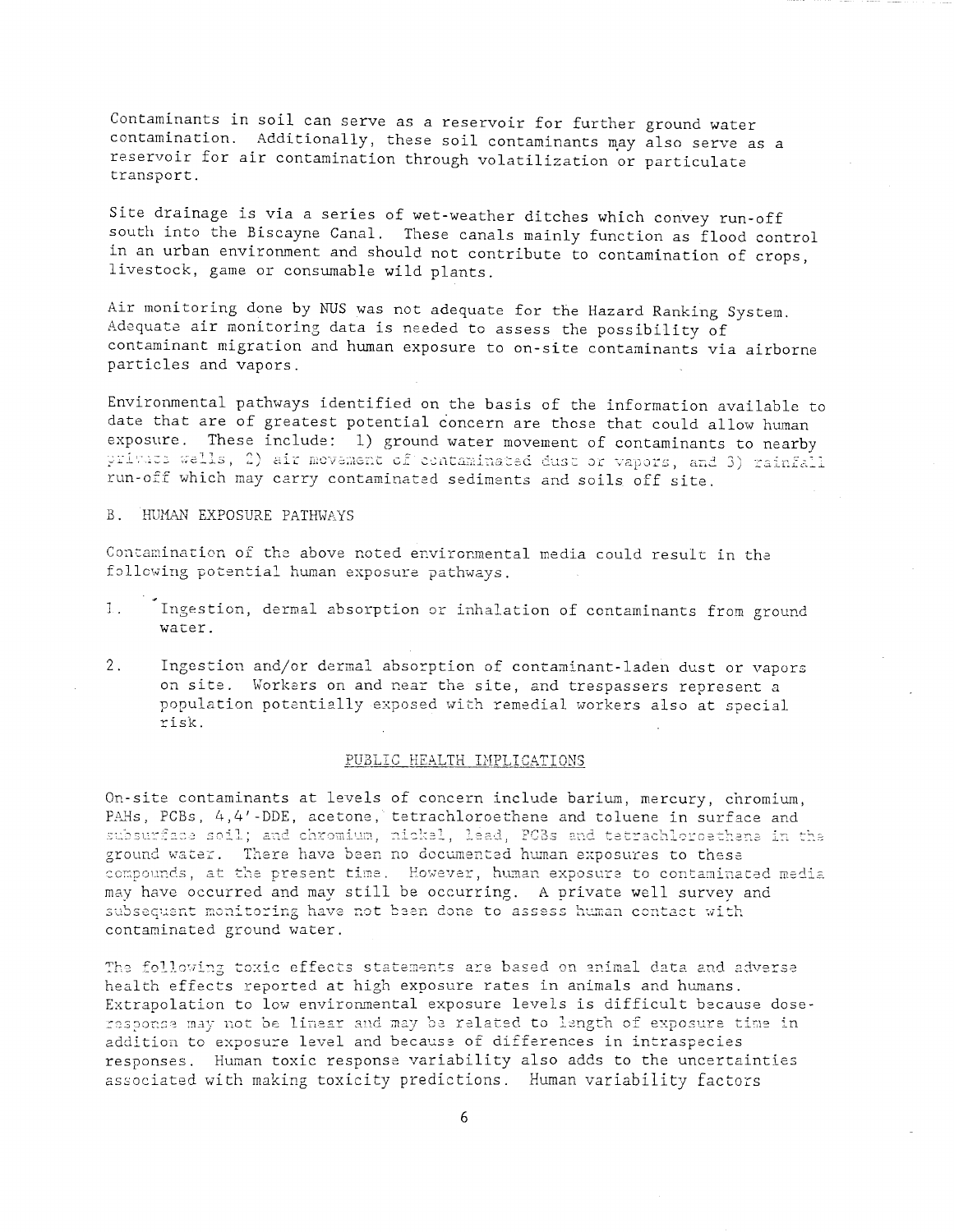include genetic makeup, age, sex, the state of an individual's health. previous exposure to chemicals and psychological factors. Uncertainty in predicting toxicity is reflected in the probabilistic nature of most of the toxicity assessments that are made. Toxicity assessments are directed towards population risks, not risk to an individual. This is the best that can be done, and even this limited type of prediction is filled with uncertainties (Kamrin, 1988).

Acetone is generally regarded as having a low toxicity and has not been extensively studied. Prolonged inhalation has been known to produce respiratory tract irritation, coughing, headaches, drowsiness, and in severe cases, coma. Acetone has not been tested in a carcinogenicity bioassay and gave negative results in a skin painting test; it was not mutagenic in the Ames Assay (Clement Assoc., 1985).

Short-term exposures to barium are known to impact the heart, gastrointestinal tract and the musculature. Much of the impact is from an increased contractibility of muscle tissue. Human epidemiologic studies have shown a possible association between barium ingescion and increased incidence of cardiovascular death. Inhalation exposures have resulted in benign pneumoconiosis and pulmonary modulation (ATSDR, 1990). Animal experimentation has shown a direct relationship between barium intake and high blood pressure; however, human epidemiological studies have failed to demonstrate this relationship.

Trivalent chromium is an essential nutrient in the human diet, but hexavalent chromium is toxic and has been known to cause liver and kidney damage, internal hemorrhage, dermatitis and respiratory damage (ATSDR, 1989). Injuries related to industrial exposure include ulceration of the nasal septum and other diseases of the nose. Studies of workers in the chromate-producing industry, chromium platers and alloy workers indicate an association of inhalation exposure and increased cancer incidence. Ingestion exposures were not associated with increases in cancer risks.

DDE is a metabolita of DDT, an organochlorine pesticide. DDE is very nersistent in the environment and is a known mouse carcinogen, primarily causing malignant tumors in the liver and lymph nodes. DDE is highly toxic to aquatic organisms and, together with DDD and DDT, may be responsible for the dscreased reproductive success of many bird species (ATSDR, 1939).

Hercury health effects are influenced by the level of exposure, form of the mercury, and route of exposure. Organic mercury eaten via contaminated fish or grain could cause irreversible brain damage and fetotoxicity. Sufficient exposure to inorganic mercury ingested in food or water could cause irreversible kidney damage. Mercury has not been linked with cancer. The effects of mercury exposure in adults include tremors, memory loss and kidney toxicity (ATSDR, 1989).

Several nickel compounds can cause cell transformation. In humans, nickel and nickel compounds can cause sensitization dermatitis and occupational exposure has been linked to excess cancer of the lung and nasal cavity (ATSDR, 1938).

 $\overline{7}$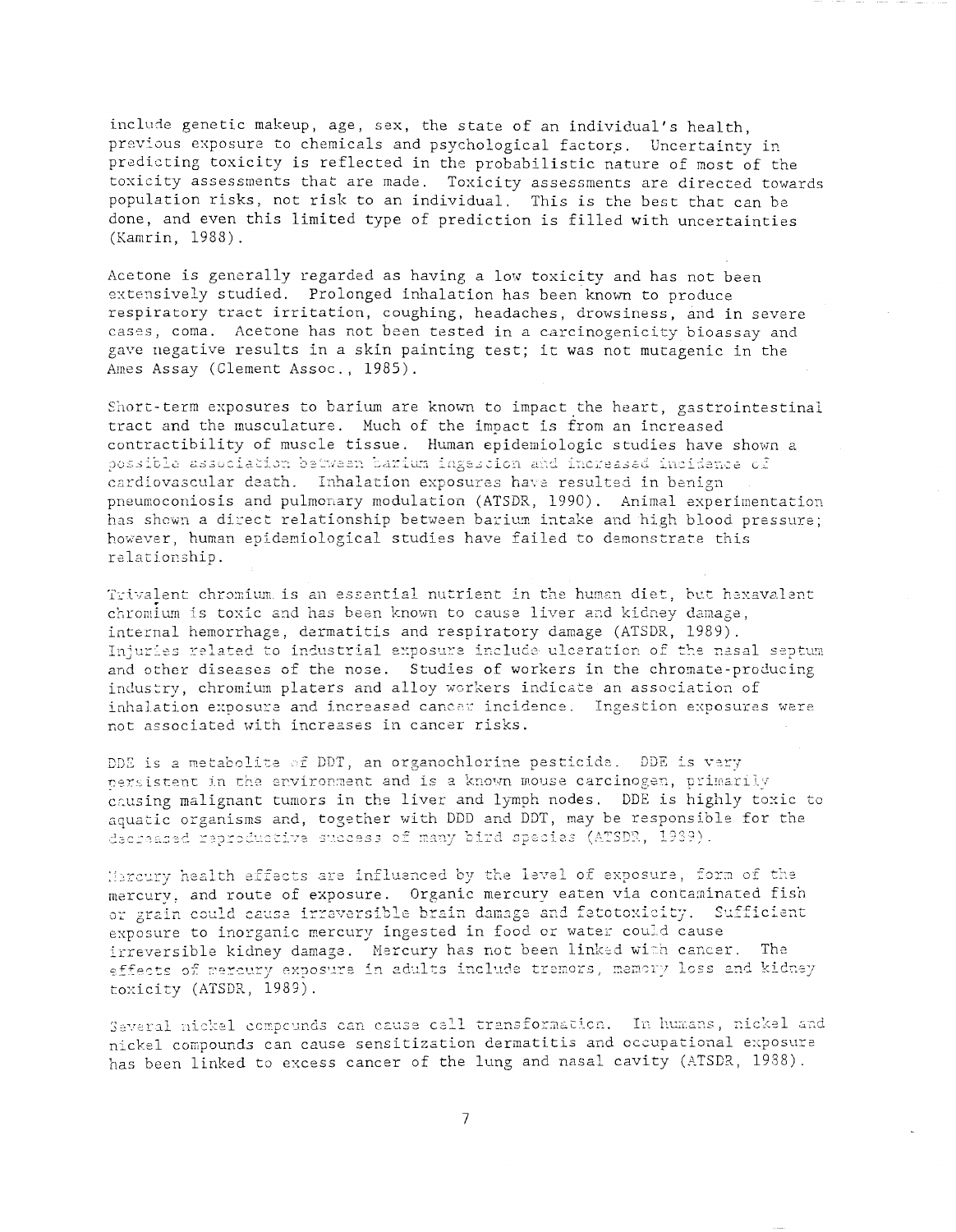Skin absorption, inhalation, and ingestion exposures of sufficient magnitude to PCBs could lead to liver toxicity and chloracne in humans. Other possible clinical effects of chronic exposure include dark spots on the skin, slowing of nerve impulses in the extremities, blindness and swelling because of water retention, nausea, vomiting and abdominal pain (ATSDR, 1989). PCBs are readily absorbed from the gastrointestinal tract, respiratory system and skin and are stored in fat.

Like PCBs, PAHs are readily absorbed via the gastrointestinal tract, respiratory system, and the skin. PAHs initially concentrate in the kidney and liver and are stored in the fat. Animal studies have demonstrated an association between PAHs ingestion and increased cancer incidence, and some PAHs have been implicated in the induction of lung cancers in cigarette smokers and tar-roofing workers (ATSDR, 1989).

Based.on animal studies, EPA has designated tetrachloroethene a potential human carcinogen. Liver and kidney toxicity can occur in humans as a result of acute exposure to tetrachloroethene (ATSDR, 1990).

Routes of exposure to toluene include inhalation, absorption through the skin and eyes, and ingestion. Toluene may irritate the eyes, respiratory tract, and skin; and liquid toluene in the eyes may cause irreversible damage. Acute exposure causes narcosis and depression of the central nervous syscem in humans, and basal ganglia dysfunction at less than 100 parts per million, but there is inconclusive evidence that toluene is carcinogenic or mutagenic in animals or humans (ATSDR, 1989).

Exposure to airborne vanadium can irritate the skin, eyes, and respiratory tract, and may cause bronchitis, bronchospasms and chest pains (ATSDR, 1990).

### CONCLUSIONS AND RECOMMENDATIONS

Based on available information, this site is an indeterminate public health hazard. The limited available data do not indicate that humans are being or have been exposed to levels of contamination that would be expected to cause adverse health effects. Data are not available for all environmental media to which humans may be exposed.

The population at risk of exposure to soil includes remediation workers, and persons gaining access to soil on the site primarily because there are no fences, gates or warning signs on site. Because Anodyne, Inc., discharged wastes directly into a well screened in the Biscayne Aquifer, these wastes have likely contributed to the degradation of the this aquifer. The population at risk of exposure to contaminated ground water has not been identified but could include users of wells downgradient of the site.

The following steps are recommended to protect public health from potential risks resulting from exposure to hazardous substances present at the former Anodyne, Inc., site.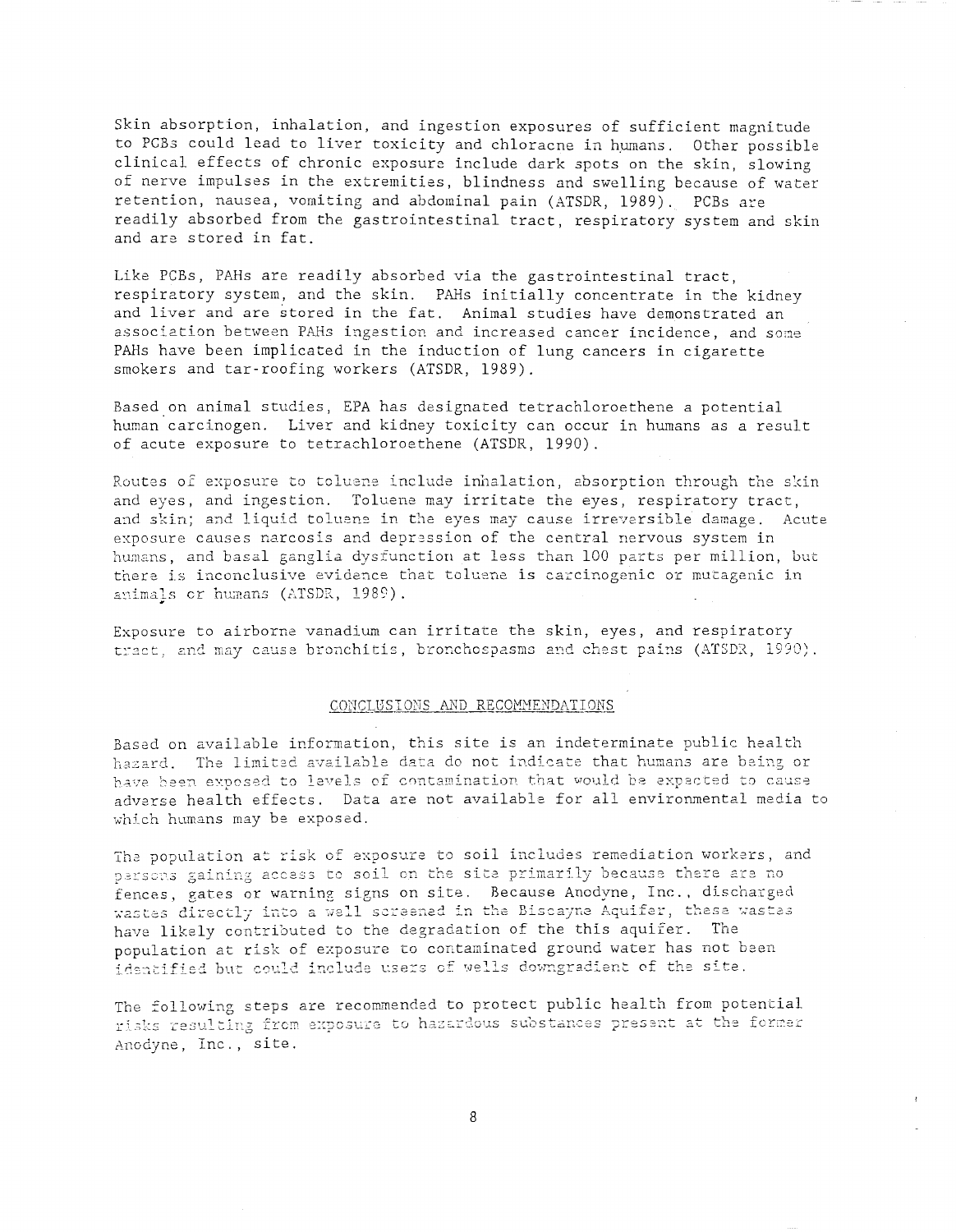- 1. Increase off-site ground water monitoring including a downgradient well screened at a depth comparable to the on-site welJ that nay have been used for waste disposal. Identify and sample private potable wells in the area downgradient of the site.
- 2. During times when the soil is disturbed for construction or remediation purposes, conduct on-site air monitoring to determine the risk to onsite workers of exposure to airborne contaminants.
- 3. Advise the present owner of site to restrict access to the contaminated areas of the site.
- 4. Establish routes of off-site surface water migration, and sample sediments to determine if there is contaminant migration via stormwater runoff.
- 5. Recommend that no drinking water wells be installed on site or in the path of the contamination plume, once its extent is defined.
- 6. Delineate the extent of soil and ground water contamination and gather information necessary to predict contaminant movement.
- 7. The excavated soil pile present at the south end of the parking lot should be sampled and removed if it contains contaminants at levels likely to be of health concern.
- 3. The Anodyne, Inc., site has been evaluated for appropriate follow-up health activities. There are no indications humans have been or are being exposed to onsite and/or offsite contaminants. Therefore, this site is not being considered for follow-up activities at this time. However, if data become available suggesting that human exposure to hazardous substances at levels of public health concern is currently occurring or has occurred in the past, ATSDR will reevaluate this site for health follow-up activities.
- If future ATSDR evaluations indicate that a substantive completed  $9<sub>1</sub>$ exposure pathway exists or that the community has expressed specific health concerns, then health outcome data bases should be evaluated in fucure assessments for this site.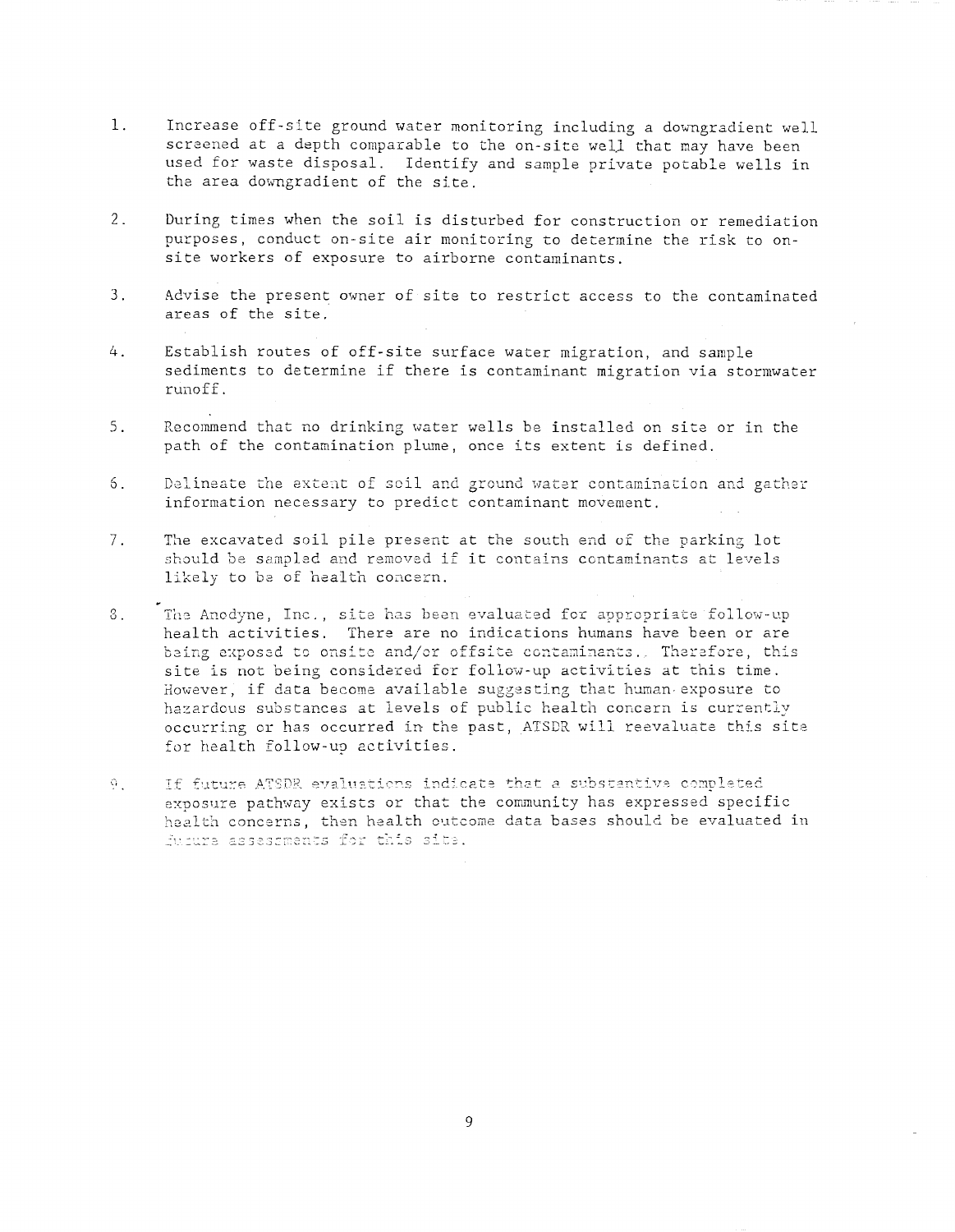### PREPARERS OF REPORT

Connie Garrett, M.S. Environmental Specialist Florida Department of Health and Rehabilitative Services Office of Toxicology and Hazard Assessment

Randy Merchant, M.S. Biological Administrator III Florida Department of Health and Rehabilitative Services. Office of Toxicology and Hazard Assessment

### ATSDR REGIONAL REPRESENTATIVE

Chuck Pietrosewicz Public Health Advisor Office of the Assistant Administrator

### ATSDR TECHNICAL PROJECT OFFICER

Richard Gillig Environmental Health Scientist Division of Health Assessment and Consultation Remedial Programs Branch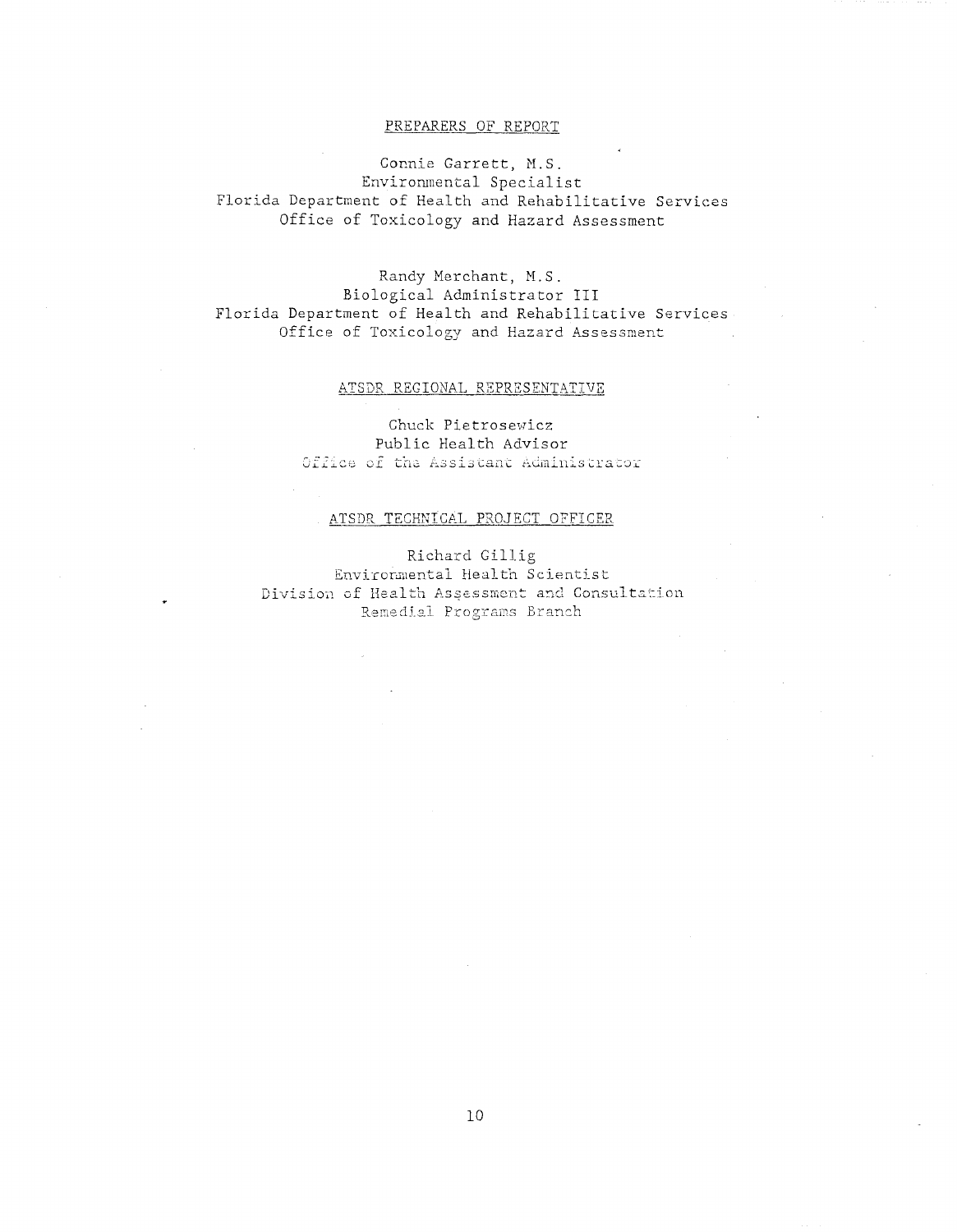### CERTIFICATION

This Preliminary Health Assessment was prepared by the Florida Department of Health and Rehabilitative Services under a cooperative agreement with the Agency for Toxic Substances and Disease Registry (ATSDR). It is in accordance with approved methodology and procedures existing at the time the health assessment was initiated.

The law Committee of the Sea of the Committee of the Committee of the SPS, RPB, DHAC

The Division of Health Assessment and Consultation, ATSDR, has reviewed this health assessment and concurs with its findings.

Director, DHAC, ATSDR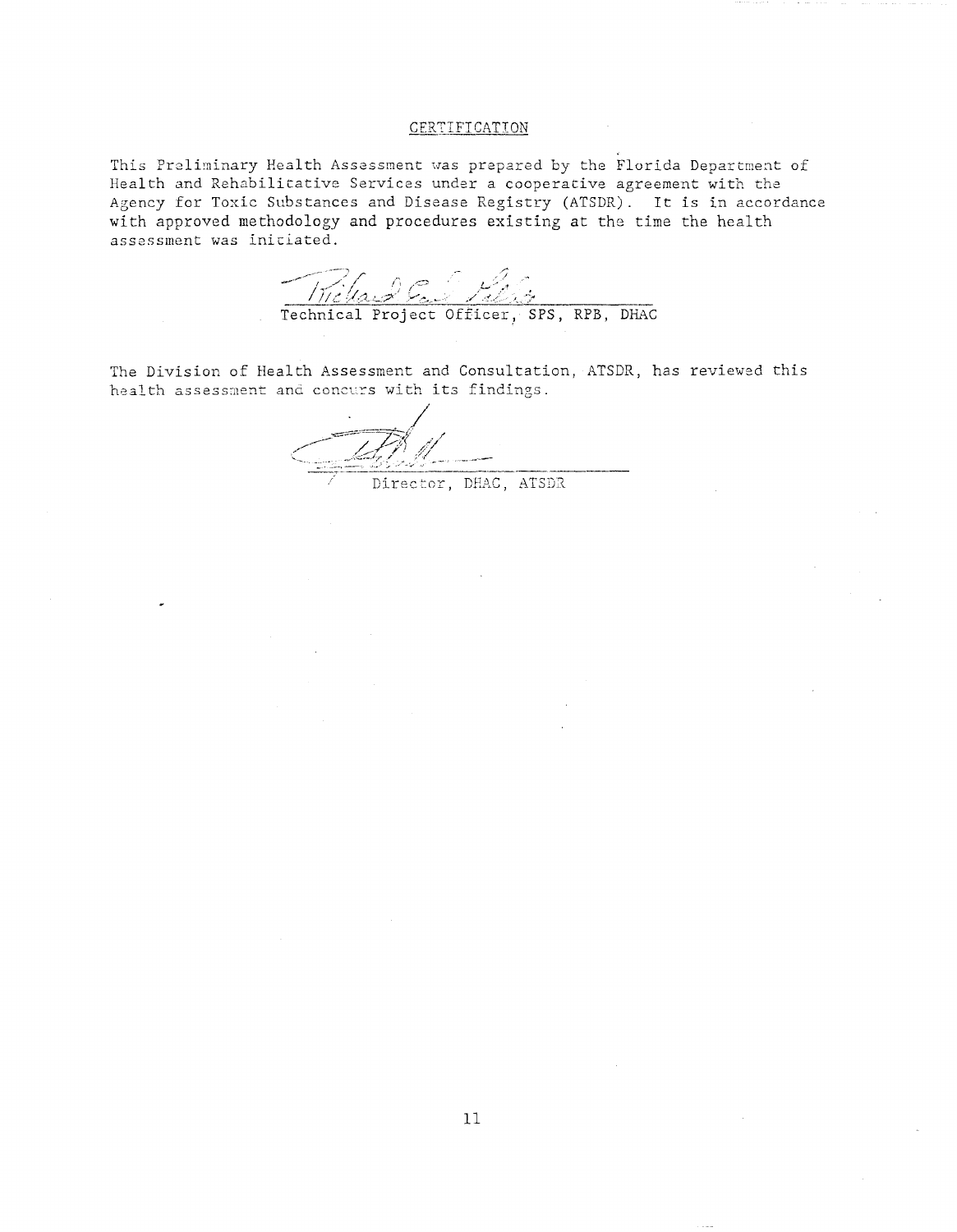### REFERENCES

Agency for Toxic Substances and Disease Registry. 1988. Health Assessment Format, Guidelines, and Methodology, U.S. Public Health Service. Atlanta, Georgia.

ATSDR, Toxicological Profile for Barium, ATSDR/Draft, October 1990.

ATSDR, Toxicological Profile for Chromium, ATSDR/TP-88/10, July 1989.

ATSDR, Toxicological Profile for p, p'-DDE, ATSDR/TP-89/08, December 1989.

ATSDR, Toxicological Profile for Mercury, ATSDR/TP-89/16, December 1989.

ATSDR, Toxicological Profile for Nickel, ATSDR/TP-83/19, December 1989.

ATSDR, Toxicological Profile for PCBs, ATSDR/TP-88/21, June 1989.

ATODR, Toxicological Profile for PAHs, Draft, October 1939.

ATSDR, Toxicological Profile for Tetrachloroethene, ATSDR/TP-83/22, January 1990.

ATSDR, Toxicological Profile for Toluene, ATSDR/TP-89/23, December 1989.

ATSDR, Toxicological Profile for Vanadium, Draft, October 1990.

Clement Associates, 1985. Chemical Physical and Biological Properties of compounds present at hazardous waste sites, fact sheets prepared by EPA: for Acatone.

Kamrin, Michael A., 1988. Toxicology - A Primer on Toxicology Principles and Applications, Lewis Publishers, Inc. Chelsea, Michigan, 145 p.

Klain, H. and Hull, J.E., 1978. Biscayne Aquifer. Southeast Florida. U.S.G.S. Water Resource Investigation 78-107, 55 p..

NUS, 1938. Final Site Investigation Report, Anodyne, Inc. North Miami Beach, Thorida, prepared for the Maste Management Division of the U.S. Environmental Protection Agency.

U.S. Environmental Protection Agency-ESD, 1985. Site Screening Report, Anodyne Site, North Miami Beach, Florida. ESD Project #85E-100.

U.S. Geological Survey 7.5 Topographic Series; North Miami Quadrangle an Opa-Locka Quadrangle, 1962. Scale =  $1:24,000$ .

 $12$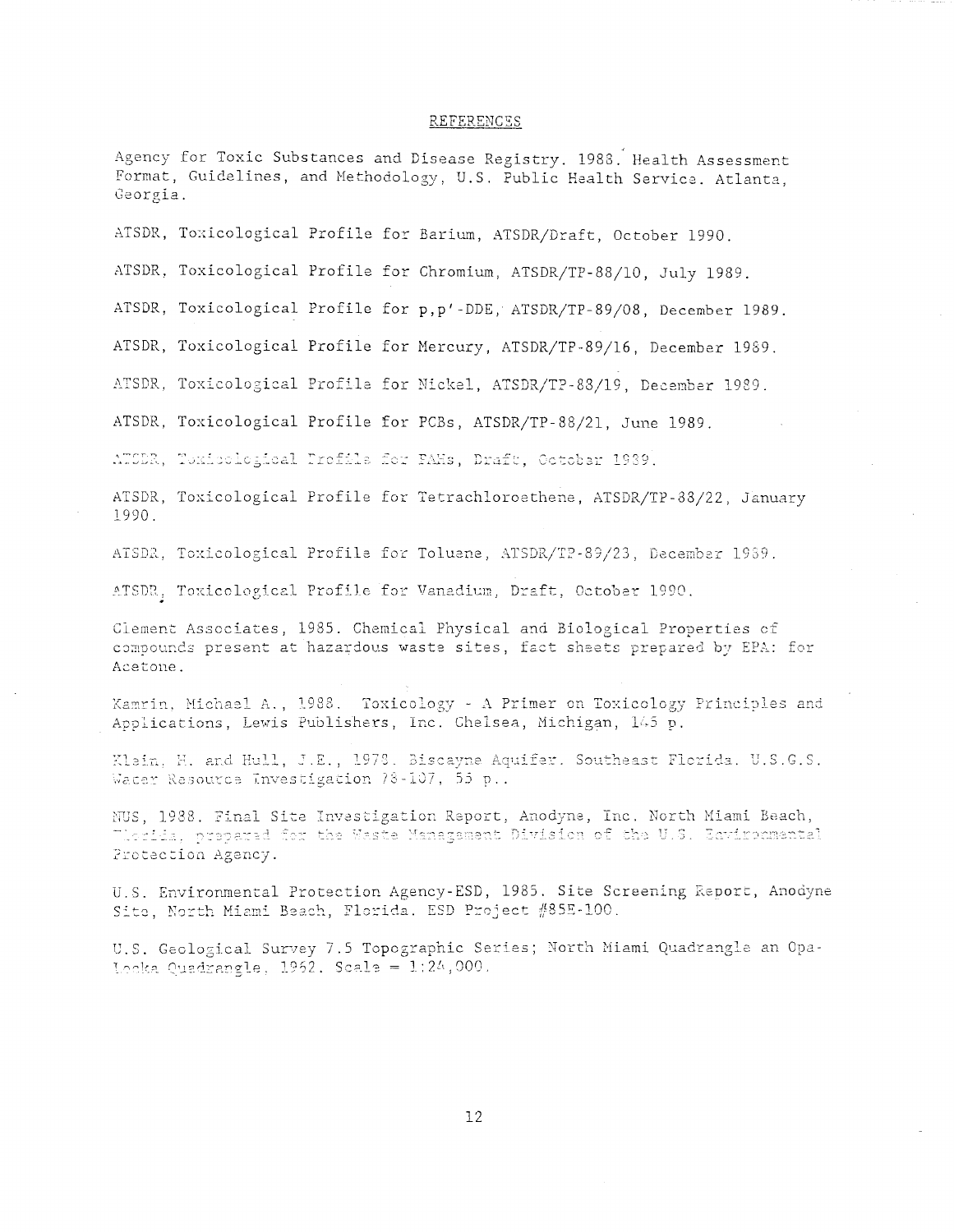### APPENDICES

- Figure 1 Site Location.
- Figure 2 Site Layout.
- Table 1 On-Site Contamination
- Table 2 Off-Site Contamination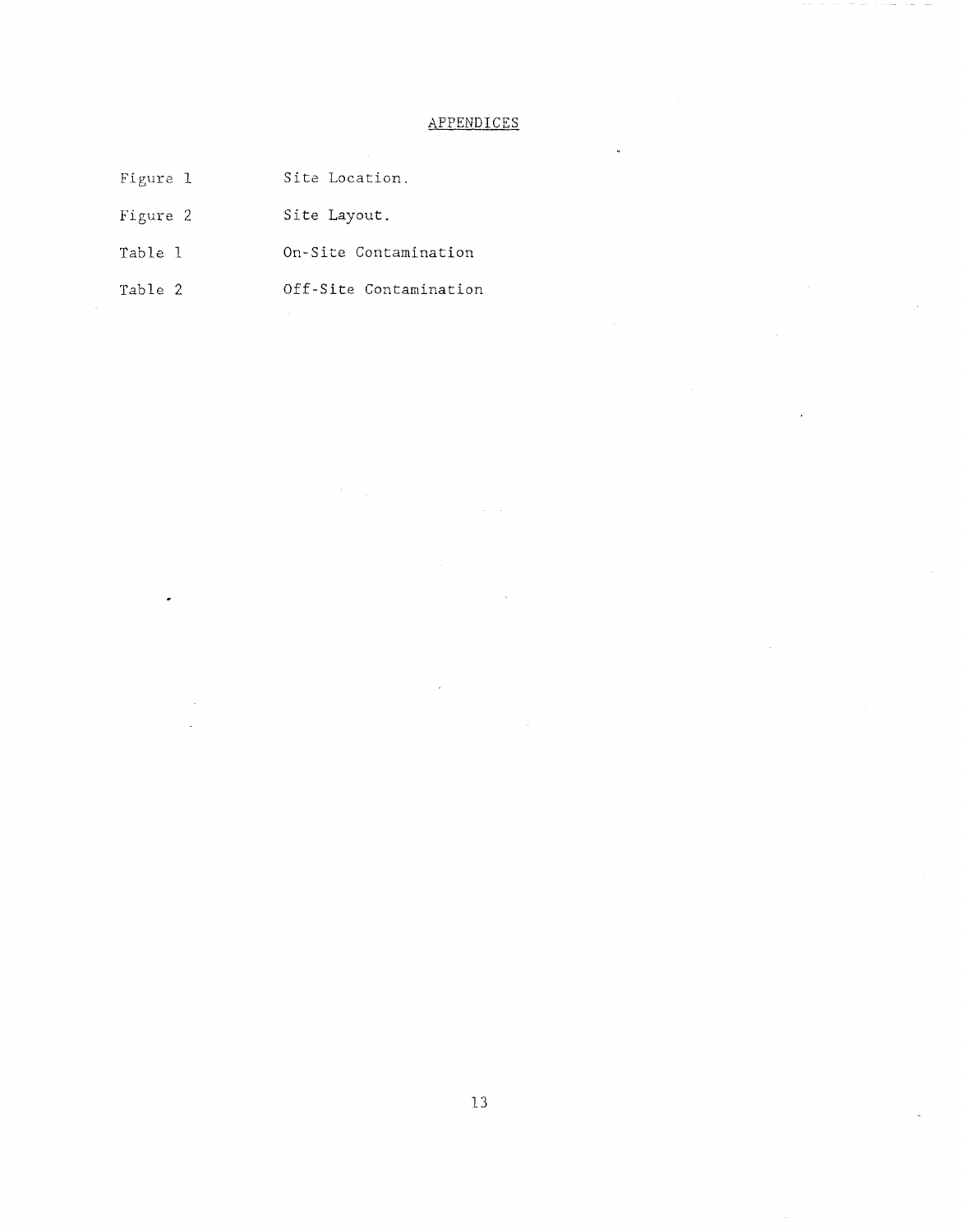

SITE LOCATION ANODYNE, INC. SITE NORTH MIAMI BEACH, FLORIDA

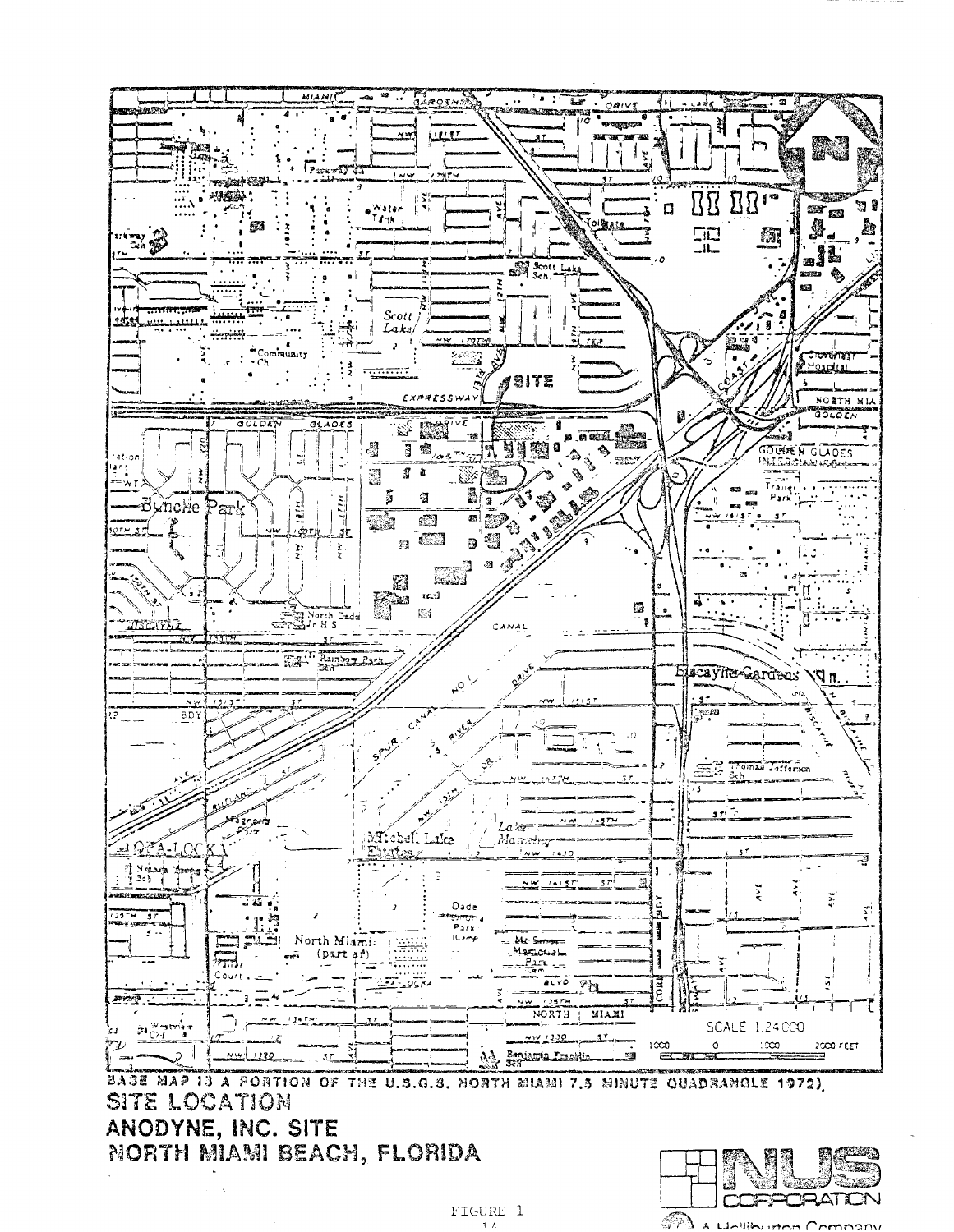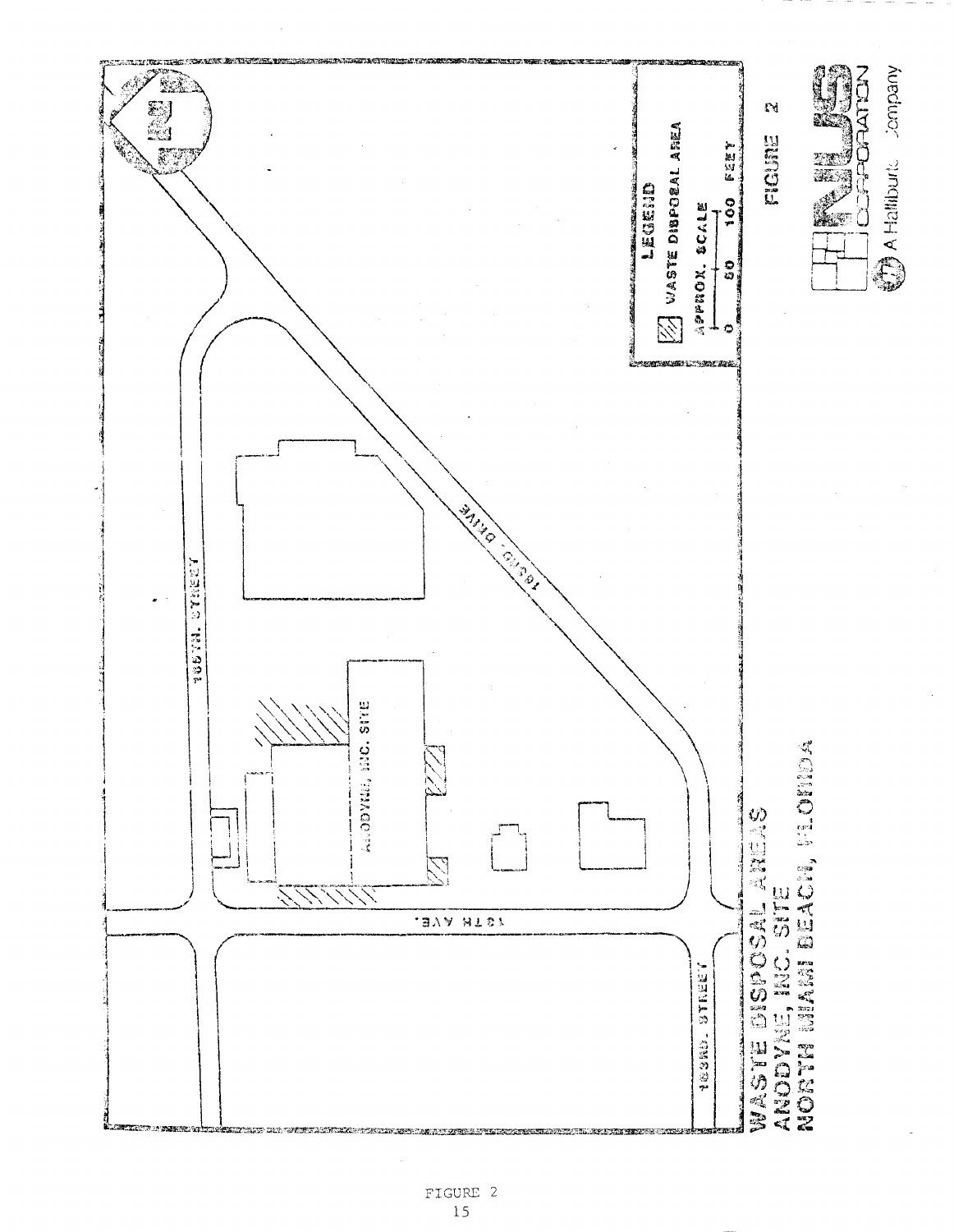### **TABLE 1 ON-SITE CONTAMINATION**

| MEDIA              | CONTAMINANT                    | CONCENTRATION RANGE | UNIT                            |                 |           |
|--------------------|--------------------------------|---------------------|---------------------------------|-----------------|-----------|
|                    |                                |                     |                                 |                 |           |
| Surface Soil       | Barium                         | 2.7                 | $\overline{\phantom{a}}$        | 150             | mg/kg     |
|                    | Mercury                        | JNO.14              |                                 | N1.45           | mg/kg     |
|                    | Benzo(a) anthracene            | J0.39               | $\blacksquare$                  | 86              | mg/kg     |
|                    | Chrysene                       | J0.16               | $\qquad \qquad \blacksquare$    | 110             | mg/kg     |
|                    | Benzo(b)fluoranthene<br>and/or |                     |                                 |                 |           |
|                    | Benzo(k)fluoranthene           | J0.10               | $\overline{\phantom{a}}$        | 70 <sub>1</sub> | mg/kg     |
|                    | Benzo(a)pyrene                 | J0.255              | $\overline{\phantom{a}}$        | 71              | mg/kg     |
|                    | $Indeno(1,2,3-cd)pyrene$       | <b>BDL</b>          |                                 | 0.90            | mg/kg     |
|                    | PCB-1242                       | <b>BDL</b>          |                                 | 0.60            | mg/kg     |
|                    | PCB-1260                       | NO.130              | $\frac{1}{2}$ and $\frac{1}{2}$ | 14              | mg/kg     |
|                    | $4, 4'$ -DDE                   | 0.43                |                                 | 2.9             | mg/kg     |
| Subsurface Soil    | Chromium                       | 1.3                 |                                 | 11              | mg/kg     |
| 4 to 7 feet        | Acetone                        | <b>BDL</b>          | $\overline{\phantom{a}}$        | 840             | mg/kg     |
| below land surface | Tetrachloroethene              | 5.05                |                                 | 7.05            | mg/kg     |
|                    | Toluene                        | $130 -$             | $\qquad \qquad \blacksquare$    | 440             | mg/kg     |
|                    | PCB-1260                       | <b>BDL</b>          | $\overline{\phantom{0}}$        | 0.460           | mg/kg     |
| Ground Water       | Chromium                       | 23                  |                                 | $-1,900$        | $\mu$ g/L |
|                    | Nickel                         | J70                 |                                 | 210             | $\mu$ g/L |
|                    | Lead                           | 5.3                 |                                 | 250             | $\mu$ g/L |
|                    | Vanadium                       | 16                  | $\overline{\phantom{a}}$        | 140             | $\mu$ g/L |
|                    | PCB-1254                       | BDL                 |                                 | JNO.4           | $\mu$ g/L |
|                    | Tetrachloroethene              | BDL                 | $\tilde{}$                      | 15              | $\mu$ g/L |

J-Estimated Value. N-Presumptive evidence of presence of material. BDL-Below detection level.